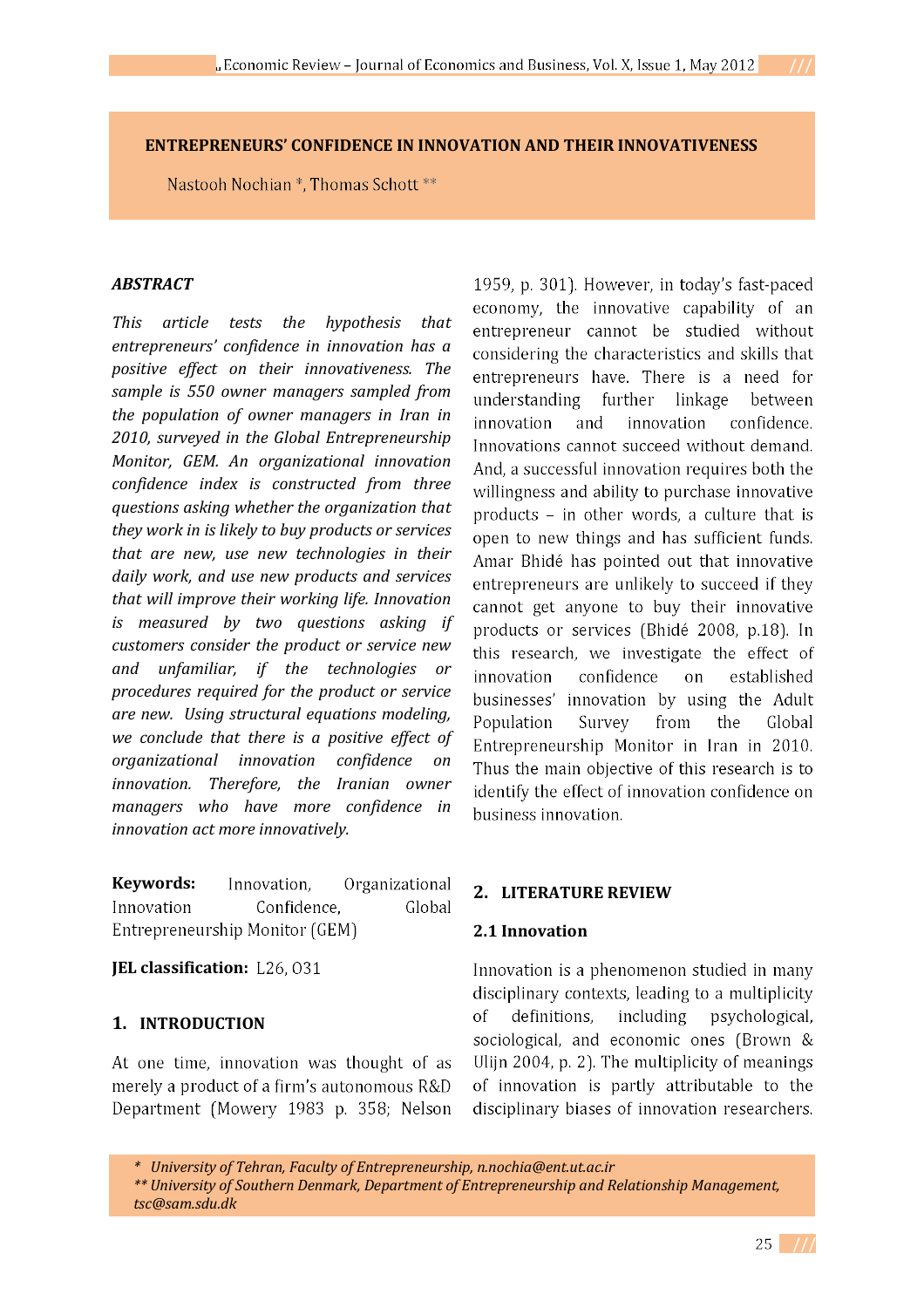A popular consensus is that innovation is associated with novelty-that which is new. Brown and Ulijn (2004) give a minimum definition of innovation as "creating something new and implementing it successfully at a market," and the novel creation could be "processes, products and services and technology" (Van de Ven 1986, p. 592). Porter and Stern define innovation as "the transformation of knowledge into new products, processes, and services" (Porter & Stern 1999, p.12). These are just three of the many definitions of innovation. Rickard astutely notes that "we need hardly be surprised that innovation, a word forced to stand for activities across such a rich set of categories, resists a unified yet coherent treatment" (Rickard 2003, p. 1094).

The early work of Schumpeter established conceptually the "entrepreneur as innovator" as a key figure in driving economic development (Schumpeter 1934, p. 78). The innovative activity of entrepreneurs feeds a creative "destruction process" by causing constant disturbances to an economic system in equilibrium, creating opportunities for economic rent (Schumpeter 1942, P. 95).

## **2.2 Innovation Confidence**

There is a real lack of data sources collecting information on the relationship between innovation and demand (especially in terms of users' demands and preferences for affordable new products and services). This is also reflected in the literature on innovation. where indicators for exploring the nature of demand are rarely mentioned. However, **Ionathan** Levie's pioneering work  $_{\text{on}}$ innovation confidence is an important exception (Ashby and Mahdon 2009, p. 65).

Prior to Levie's work. Eurobarometer was the only source of systematic data on the value that innovation generated for customers (IBM 2004). By surveying almost 25,000 people across 12 nations to capture confidence in innovation, Levie (2008) provided a new measure of consumer demand for innovation applied globally. He defines innovation confidence as "the degree to which individuals are willing to engage with and perceive benefit from new products or services, or products or services that embody new technology." (Levie 2008, p. 4). His measure is composed of three consumer survey items assessment:

- · willingness to buy new products or services;
- · willingness to try new products and services that involve new technology; and
- beliefs about how/whether innovations  $\bullet$ will improve their lives.

S<sub>o</sub> far. this discussion of innovation confidence has focused on consumers' willingness to buy or try new products and services, as all the indicators available relate to the general population's receptiveness to business innovation. More broadly, innovation confidence encompasses,

- Organizational Innovation Confidence  $\bullet$
- **Consumers Innovation Confidence**  $\bullet$
- Government's Innovation Confidence.

## 2.3 Organizational Innovation Confidence

Do organizations differ from individual consumers in their receptiveness to innovation? Levie (2008) is beginning to question with address this a new organizational innovation confidence index. This new measure was piloted in the UK sample of the second wave of data collection and Levie finds that "it appears to work well." He believes it could represent an important development in understanding receptiveness (and demand), as "it may be that in some nations, organizations tend to be more confident in innovation than individuals." The wording  $\alpha$ f the items measuring organizational confidence in innovation is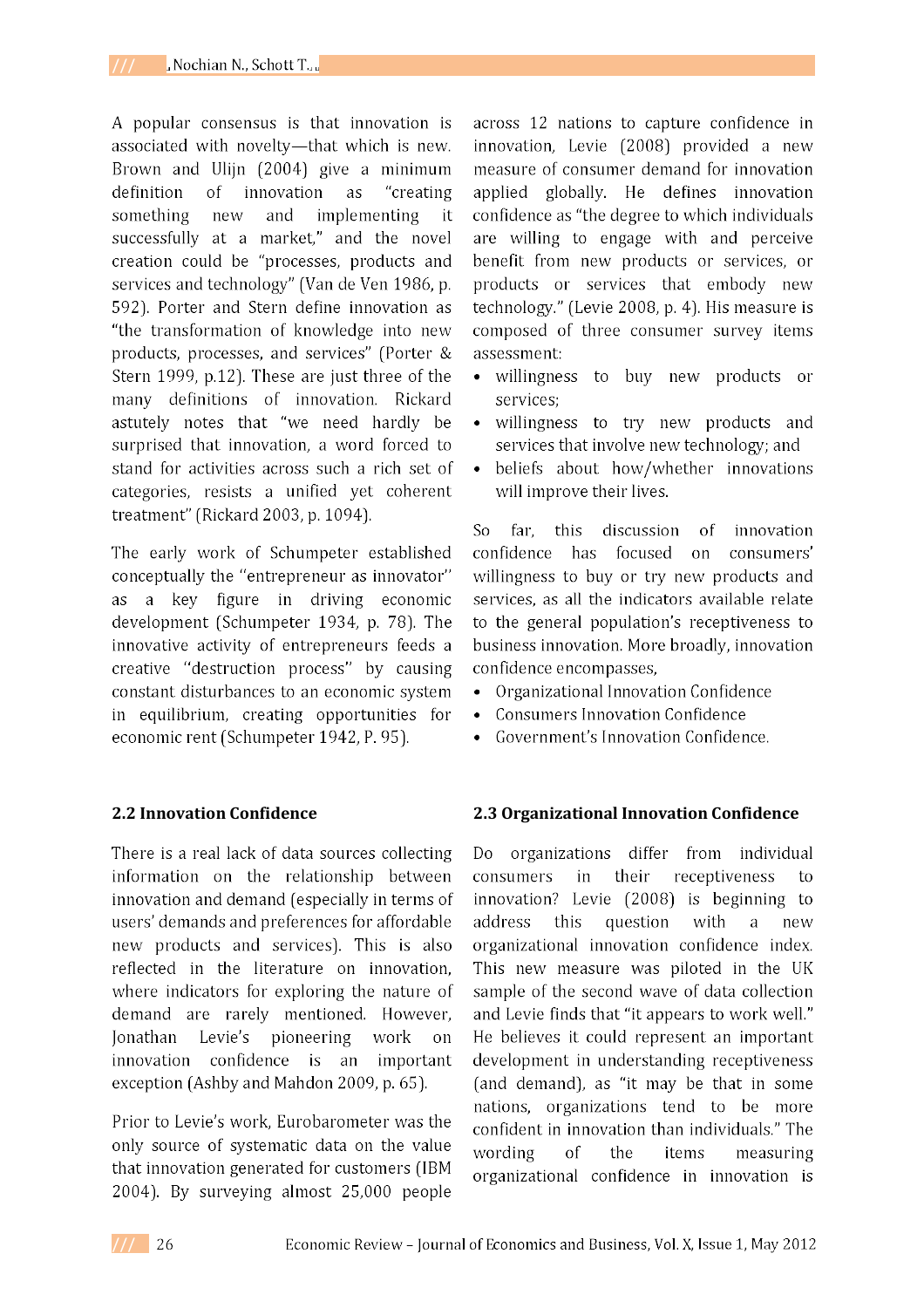similar to that for the consumer innovation confidence items:

- "In the next 6 months the organization that you work in is likely to buy products or services that are new to the organization."
- "In the next 6 months you are likely to try products or services that use new technologies in your daily work for the first time"
- "In the next 6 months, new products and services will improve your working life."

Business leaders are asked to judge the extent to which companies in their country are (i) aggressive in absorbing new technology or (ii) not able to absorb new technology. This proxy measure therefore has some overlaps with Levie's new index, where he asks how likely employed persons are in the next six months to try products or services that use new technologies in their daily work for the first time.



Figure 2.1. Three specific innovation confidence indexes

However, while Levie's proposed index also includes measures of willingness to try or buy other new products and services, and respondents' faith in the benefits these will

bring, the measure asks exclusively about new technology. Yet, evidence suggests that there are many ways businesses can buy or try innovation other than through technology vet many measures of innovation miss these less traditional types of innovation (also referred to as hidden innovation) (Ashby and Mahdon 2009, p. 33).

organizational customers Since are  $SO<sub>2</sub>$ important in innovation adoption, a measure of Organizational Innovation Confidence (OIC) was developed and tested with the sample in United Kingdom in GEM in 2008. Following this successful pilot, the OIC items were also included in 20 more countries in 2009. The national-level OIC Index was calculated in the same way as the CIC index. Factor analysis was conducted on the total sample and within each country (Levie 2009, p. 16).

## 3. HYPOTHESIS

As mentioned above a successful innovation requires both the willingness and ability to purchase innovative products - in other words, a culture that is open to new things and has sufficient funds. Hence the following hypothesis is proposed:

Hypothesis: Innovation confidence has a positive effect on innovation in established businesses.

## 4. RESEARCH MODEL

We test the hypothesis that organizational confidence in innovation promotes Organizational confidence in innovation. innovation is indicated by the three questions discussed above. Innovation is indicated by two measurements, newness to customers and newness of the technology used in production. In testing, we shall control for the

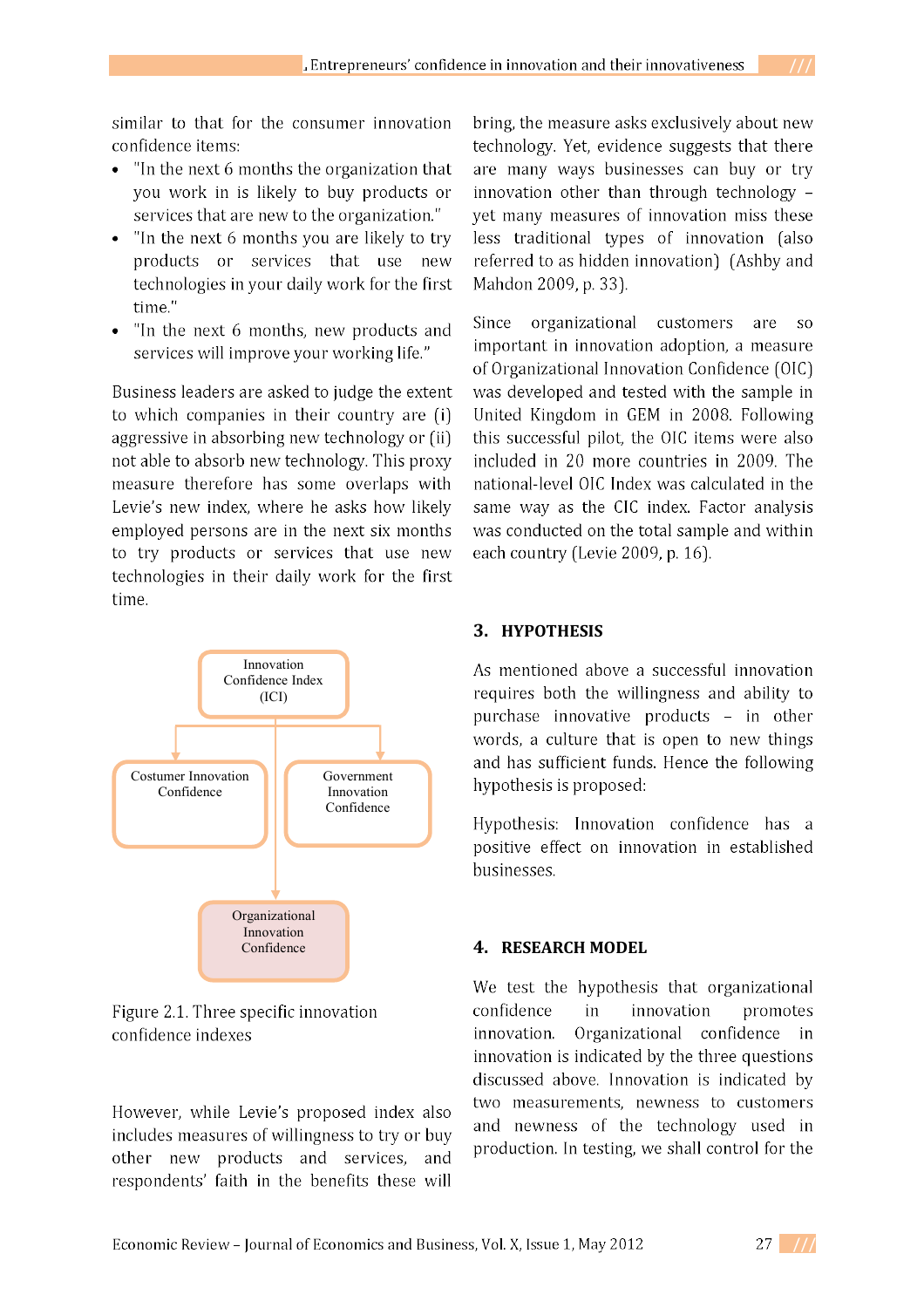Gender Newness of product to customers Innovation Age Newness of technology in Innovation production confidence Education New products New products New technology acquired by improve in daily work organization working life

entrepreneurs' background in terms <sub>of</sub> gender, age and education.

adult population survey each year. The results in this article are mainly based on the data of the APS survey.

Figure 4.1. Research Model

### **5. METHODS**

We collected use data Global in Entrepreneurship Monitor, **GEM** (www. gemconsortium.org). GEM is a not-for-profit academic research consortium that has as its making high quality international goal research data on entrepreneurial activity readily available to as wide an audience as possible. The research program is based on a harmonized assessment of the level -of activity national entrepreneurial for all participating countries and involves exploration of the role of entrepreneurship in national economic growth. (Acs et al. 2008, p.  $14$ ).

GEM data collection is based on the Adult Population Survey, APS, as the primary research tool. To ensure consistency and cross-country comparability, each country conducts the same survey. In 2010, at least 2000 adults are questioned in each of the 60 The countries. individual surveys are harmonized into one master dataset. The GEM Annual Report is based on the results of the

In this research we have used GEM APS in Iran in 2010. Our sample consisted of interviewed owner managers in Iran for the year 2010 whose number is 550, a sample of the owner managers of Iran in this year, which is the population of the research. We use structural equation modeling to assess the fit of the proposed models and test the hypothesis. SPSS was used to obtain descriptive statistics and correlations of all variables.

#### **5.1 Variables**

In this research there are two variables of primary interest, namely a dependent variable (innovation) and an independent variable which is innovation confidence, and three control variables as demographic characteristics of owner managers, namely their age, gender and education. These variables are measured as follows.

#### **5.2 Measures**

*Independent variable:*  **There** is one independent variable, innovation confidence: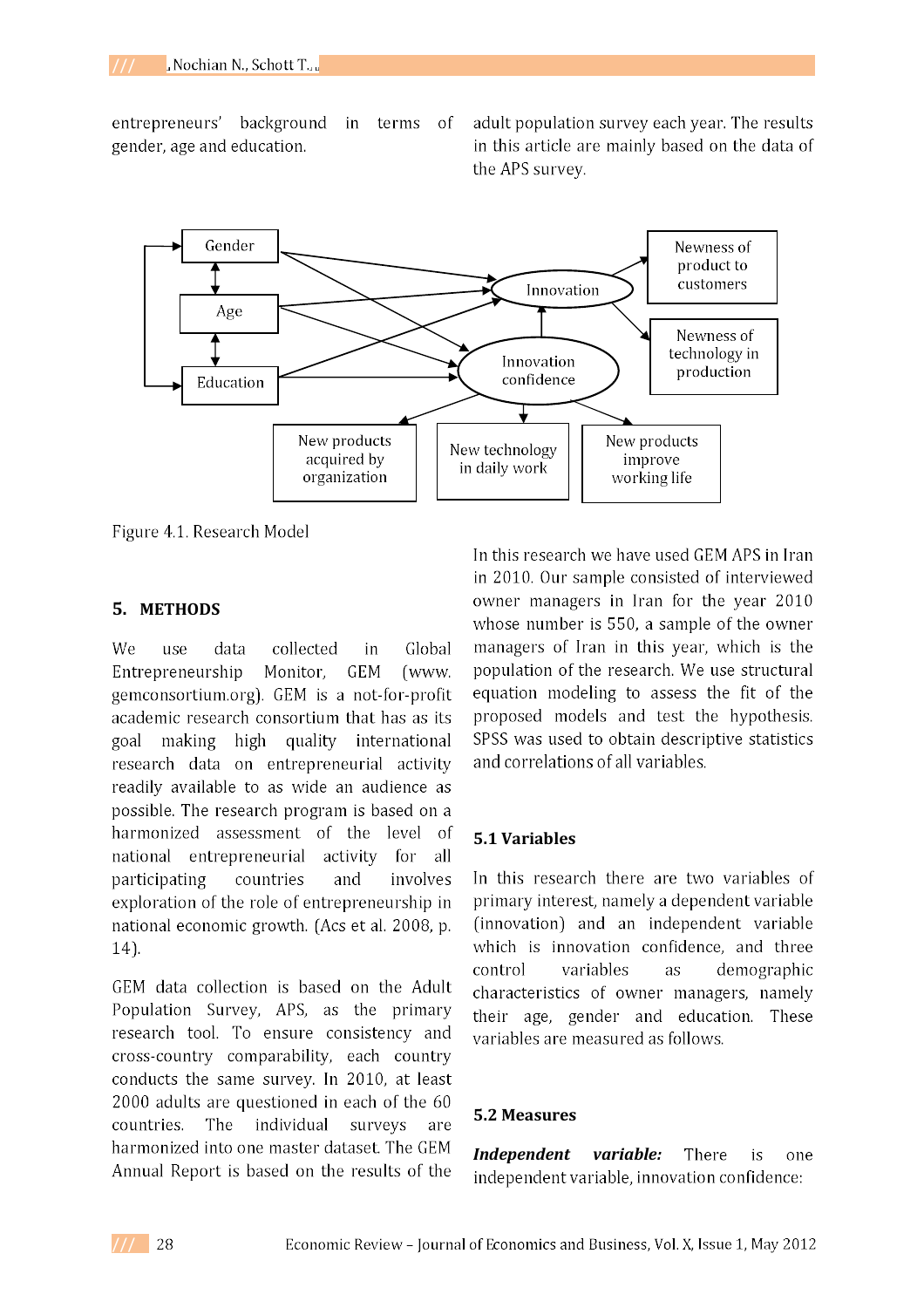**Organizational Innovation Confidence (OIC):** The respondents are asked about their agreement to the three statements, "In the next 6 months the organization that you work in is likely to buy products or services that are new to the organization." "In the next 6 months you are likely to try products or services that use new technologies in your daily work for the first time." "In the next 6 months, new products and services will improve your working life." The extent of agreement is coded 1 for *strongly disagree*, 2 *somewhat disagree neither agree nor disagree*, 4 for *somewhat agree* and 5 for *strongly agree*. With this coding the three variables are considered numerical.

Cronbach's Alpha for the three indicators of Organizational Innovation Confidence is 0.88, meaning that the three questions are highly inter-reliable.

*Dependent variable:* Innovation is the dependent variable in this research:

**Innovation**: The owner managers were asked, "Will all, some, or none of your potential customers consider this product or service new and unfamiliar?" here coded 1 for 'none, 2 for 'some' and 3 for 'all'. The owner managers were also asked "How long have the technologies or procedures required for this product or service been available?" here coded as 1 for 'longer than 5 years', 2 for 'between 1 and 5 years' and 3 for 'less than 1 year'. These variables are also considered numerical.

Gender. The survey notes the respondent's gender, here coded as 0 for female and 1 for male.

Age. The survey asks for the respondent's current age in years.

**Education.** The survey asks for the respondent's education, "What is the highest level of education you have completed?" In Iran this is coded 1 for *illiterate*. 2 for *not*  *educated*, 3 for *fifth grade of primary school*, 4 for *third grade of middle school*, 5 for *high school*, 6 for *pre-university education*, 7 for *associate diploma*, 8 for *Bachelor degree*, 9 for *Master degree*, 10 for *Ph.D. or more*. This variable is also considered numerical.

## **5.3 Descriptive Statistics and Correlations**

Table 1 shows the univariate statistics for the numerical variables. The variable gender has 88% males and 12% females. The numerical variables have a good spread, while gender has little spread.

Table 5.1. Descriptive Statistics

|                                 |                                              | Mean | eviation<br>tandard |
|---------------------------------|----------------------------------------------|------|---------------------|
| <b>Innovation</b><br>Confidence | Buying new<br>products or<br>services        | 2.12 | 1.23                |
|                                 | Using new<br>technological<br>products       | 2.18 | 1.20                |
|                                 | Improving<br>working life by<br>new products | 2.02 | 1.13                |
| Innovation                      | Newness to<br>costumers                      | 2.67 | 0.69                |
|                                 | Newness of<br>technology                     | 2.37 | 0.83                |
| Age                             |                                              | 38.2 | 11.0                |
| <b>Education</b>                |                                              | 4.8  | 1.8                 |

**Correlations.** Organizational innovation confidence had a positive correlation with innovation  $(r = 0.17)$  and this provides a first small corroboration of our hypothesis. A positive relationship was also found of organizational innovation confidence with age  $(r = 0.08)$  and with gender  $(r = 0.02)$ . Innovation had a correlation with gender  $(r =$ 

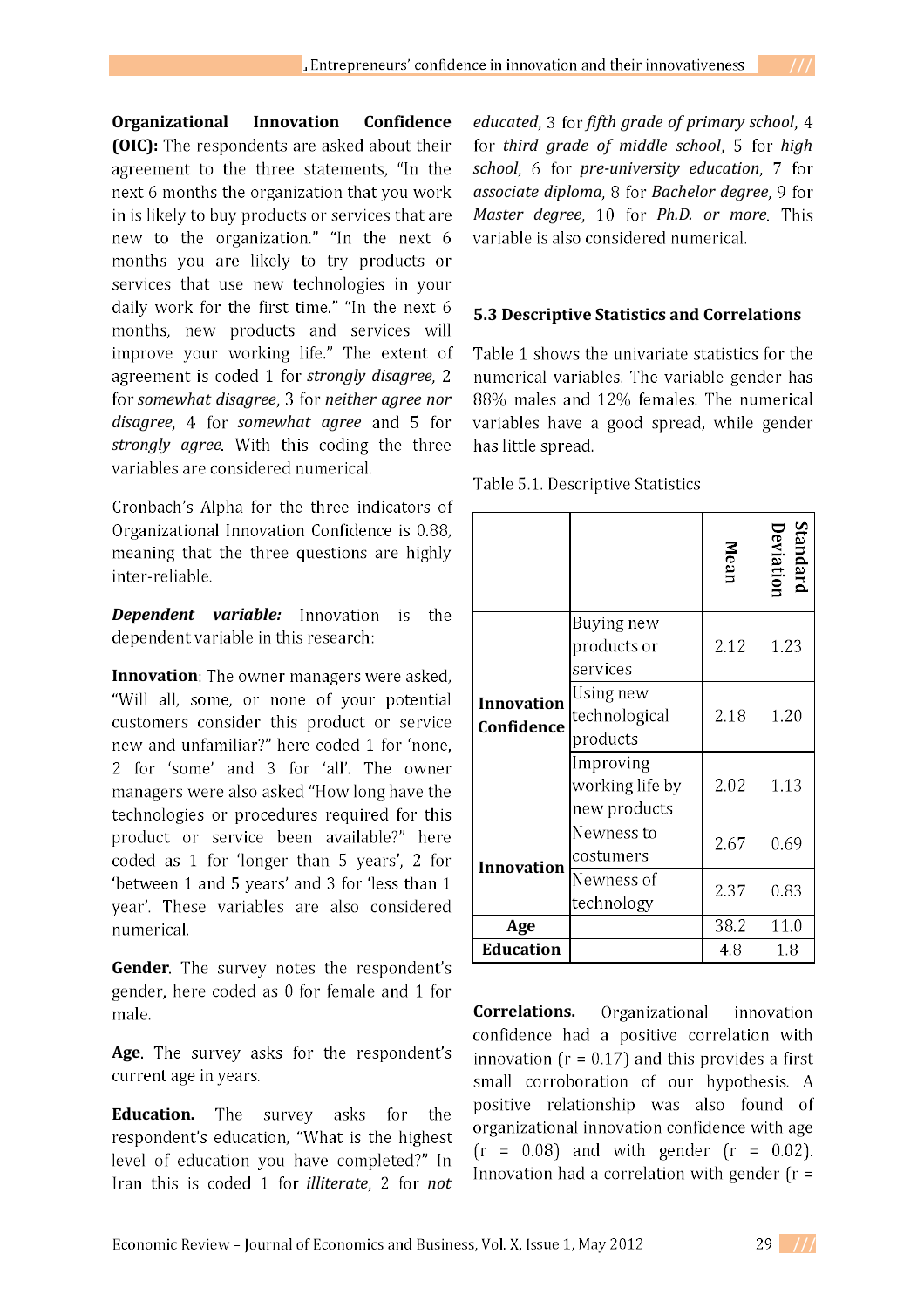$0.12$ ) and with age  $(r = 0.07)$ . These correlations with the control variables are thus weak, weaker than the correlation between the two variables of interest.

### 6. FINDINGS

Using the statistical technique of LISREL, covariance structural analyses were conducted to estimate the research model. LISREL produces both a statistical measure of goodness-of-fit and explained variance (Rsquare) of the model. Moreover, as the coefficients can be interpreted like standardized regression coefficients, a path analysis (decomposed into direct, indirect, and total effects) can also be undertaken (Alwin and Hauser, 1975).

Comparative Fit Index  $CFI = 0.98$ , Incremental Fit Index IFI =  $0.98$ , and root mean square error of approximation RMSEA =  $0.04$ .

A good model fit is shown when RMSEA is below 0.07; and NNFI, IFI and CFI score are above 0.90. Therefore, we found support for fit of our hypothesized model. The main result in this research is that the standardized regression weight obtained by the LISREL for the relationship between organizational innovation confidence and innovativeness is 0.38 and the one-tailed p-value is 0.005, which shows that the relationship between organizational innovation confidence and innovation in this research is statistically significant and is rather strong as its standardized coefficient is above 0.3.



Chi-square= $40.3$  df= $21$  P-value= $0.007$  $RMSEA=0.04$ 

Figure 6.1. Structural Equation Modeling

The measurement model had a Chi-square  $=$ 40.3 (d.f = 21,  $p = 0.00$ ), the goodness-of-fitindex  $GFI = 0.98$ . adjusted goodness-of-fit index AGFI = 0.96, root mean square residual  $RMR = 0.20$ , Non-Normed Fit Index NNFI =  $0.96$ . Normed Fit Index NFI =  $0.96$ .

So we found strong support for positive relationships between innovation confidence and innovativeness.

The regression weights obtained are standardized so we can compare them with each other and say that the effect of organizational innovation confidence is twice as strong as effect of education, 0.14 much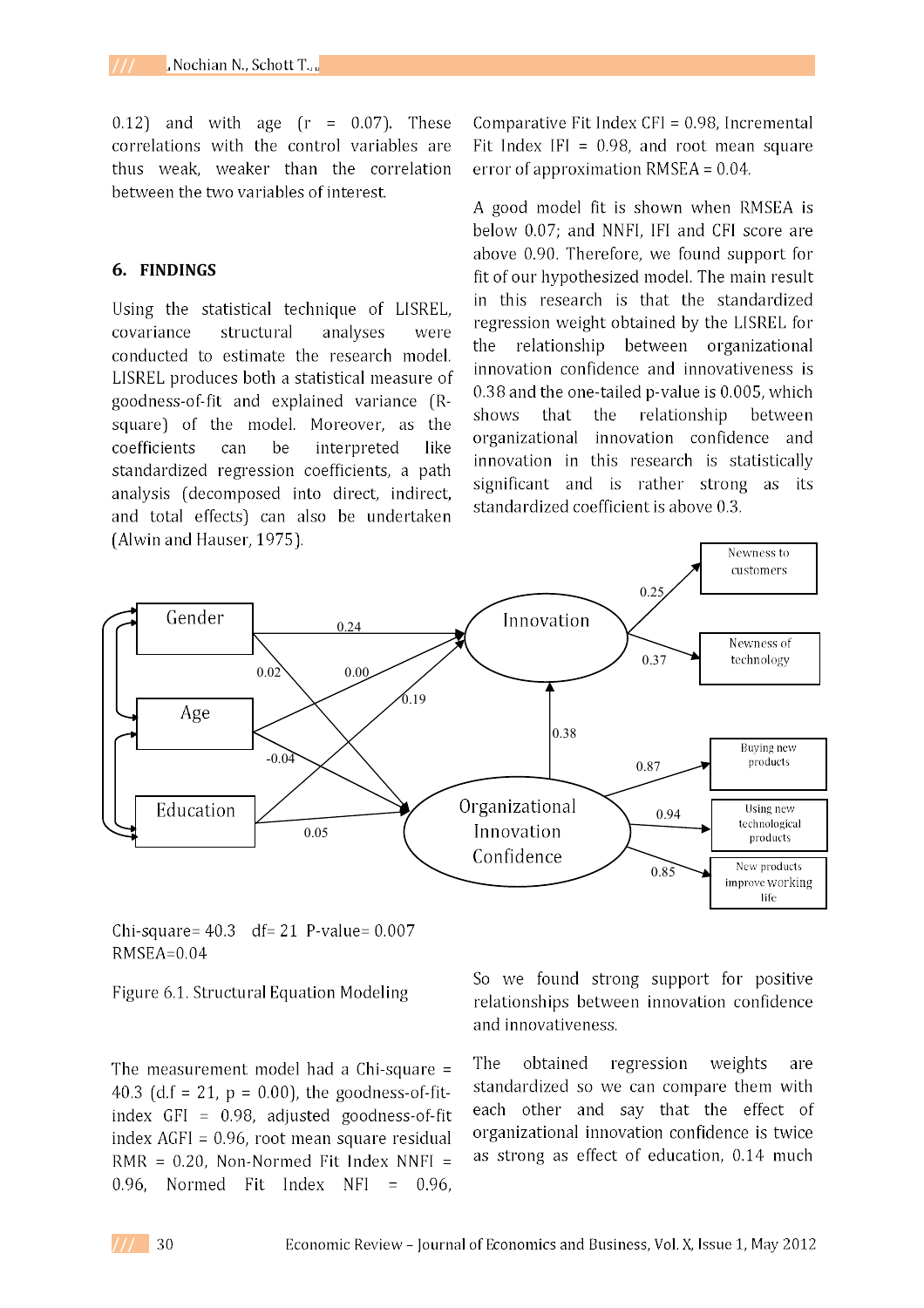stronger than the effect of gender and much stronger than the effect of age on innovation.

# **7. DISCUSSION AND CONCLUSION**

The new established index of Innovation Confidence by Jonathon Levie raised a hypothesis in our mind whether this factor could be considered as an effective one for innovativity of entrepreneurs and if there is any positive relationship between them. The study shows the confirmation of our hypothesis.

Findings support the idea that innovation confidence affects the innovation  $\alpha$ f entrepreneurs. To empirically analyze the relationships of all variables, we constructed a structural equation model. The data obtained by the GEM APS on innovation across the country, provides us with a strong result concerning the characteristics and effectiveness of organizational innovation confidence on Entrepreneurs' innovativeness in Iran.

It was revealed that organizational confidence in innovation had a significant effect on owner managers' innovativeness. This means that owning and promoting the characteristic of demanding new products, services and technologies and believing in their positive effect on the organization of daily life will change the view of entrepreneurs about innovation. That leads their ability toward higher innovativity.

This study contributes to entrepreneurship literature by identifying an ability that entrepreneurs need when they want to be more innovative. Previous researches and works related to innovation and innovation confidence such as Levie's reports and working paper did not consider this relationship and effect  $\sigma$ f innovation confidence index on entrepreneurs' innovation. However, our research measured

this effect on Iranian owner managers' innovativeness for the first time.

To make proper conclusions from this research, more detailed research should be conducted about innovation and confidence in innovation. These results, in turn, could be used to enhance effective entrepreneurial innovation in Iran. What one can now take for granted, as a tendency, is that innovativeness is positively related to innovation confidence in the country.

As a matter for further discussion we suggest that, in order to make future entrepreneurs benefit from the impact of innovation confidence in their job creation, innovation and improvements in the economic landscape universities, institutions and schools pay attention to this effect and bring it in teaching entrepreneurship at all levels.

# **REFERENCES**

- 1. Ashby, K. and Mahdon, M. (2009). Measuring the nature of demand for innovation in the UK: The challenges of an indicator approach. NESTA Innovation Index working paper.
- 2. Acs, Z., Autio, E., Bosma, N., Coduras, A. & Levie.  $\mathbf{I}$ .  $(2008)$ Global Entrepreneurship Monitor Executive Report. www.gemconsortium. org
- *The Venturesome Economy: How innovation sustains prosperity in a more connected world* Princeton, NJ: Princeton University Press.
- 4. Brown, T. E., & Ulijn, J. M. (2004) *Innovation, Entrepreneurship and Culture: The Interaction Between Technology, Progress and Economic Growth*Publishing.